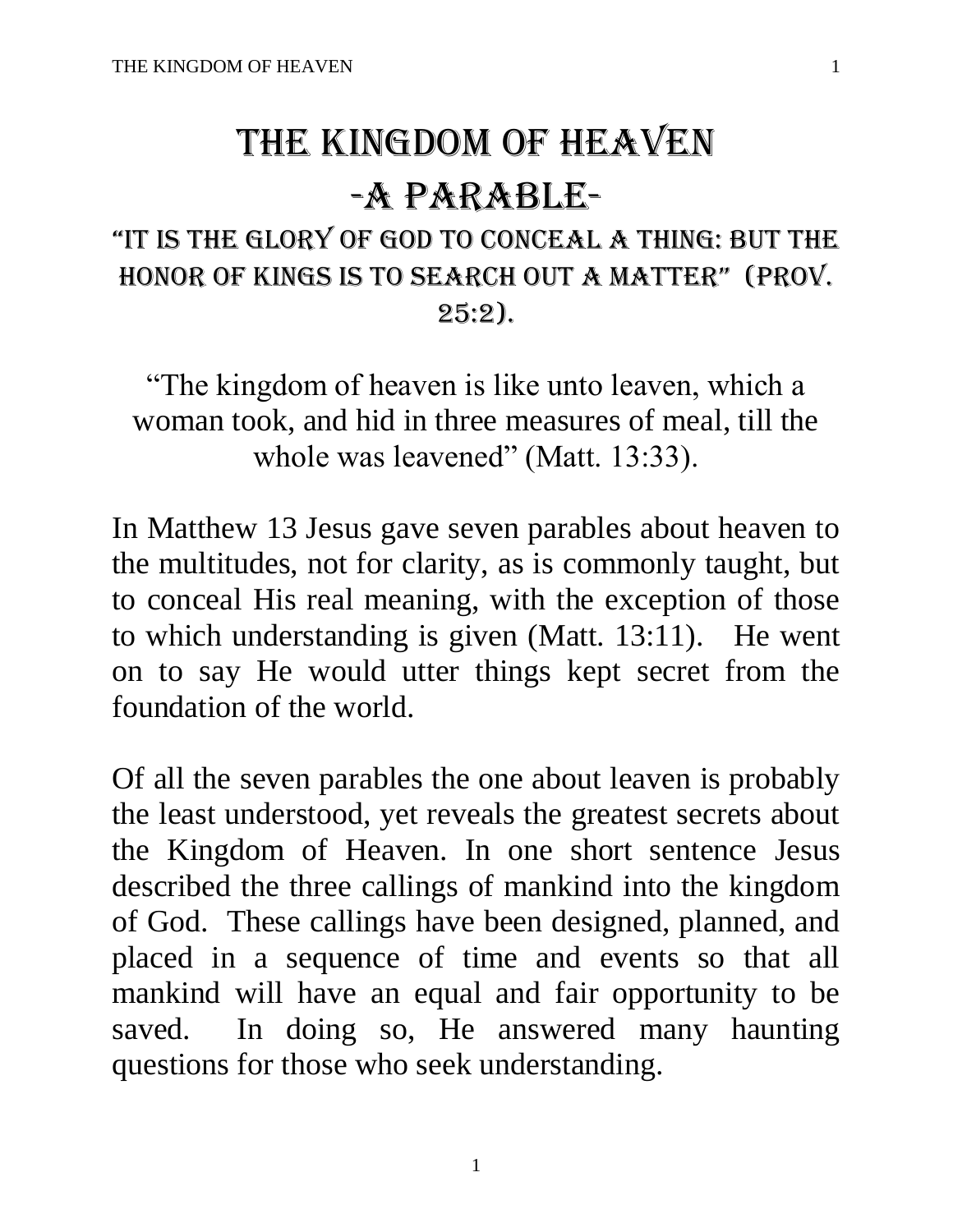# **Meaning Of The Symbols**

Christ is here using an allegory in which leaven represents the Holy Spirit. The woman represents God's church; she "hid" the leaven would indicate that it can't be found without the key; *(the cross is foolishness to them that perish, I Cor. 1:18)*. The meal represents people; the three measures represent three separate callings for judging; (not sentencing). The whole indicates that all of mankind will be given an opportunity for salvation. That the whole was leavened would indicate that, eventually, any and all that would be saved are, but every man in his own order (I Cor. 15:23).

### **THE FIRST MEASURE OF MEAL**

This measure represents those who are being called and judged in this age. Peter tells us that judgment is to begin at the house of the Lord (His church, I Pet. 4:17) with Christ, the first of the firstfruits and afterward, they that are Christ's at his coming. Paul quotes Isaiah 49:8 when he speaks of an acceptable time in a day of salvation in II Corinthians 6:2. Not the same day for all, but all will have their day.

# **Firstfruits**

"But now is Christ risen from the dead, and become the firstfruits of them that slept" (I Cor. 15:20). Other first fruits of the harvest of the earth are mentioned in Romans 8:23; James 1:18; and Revelation 14:4. These are of the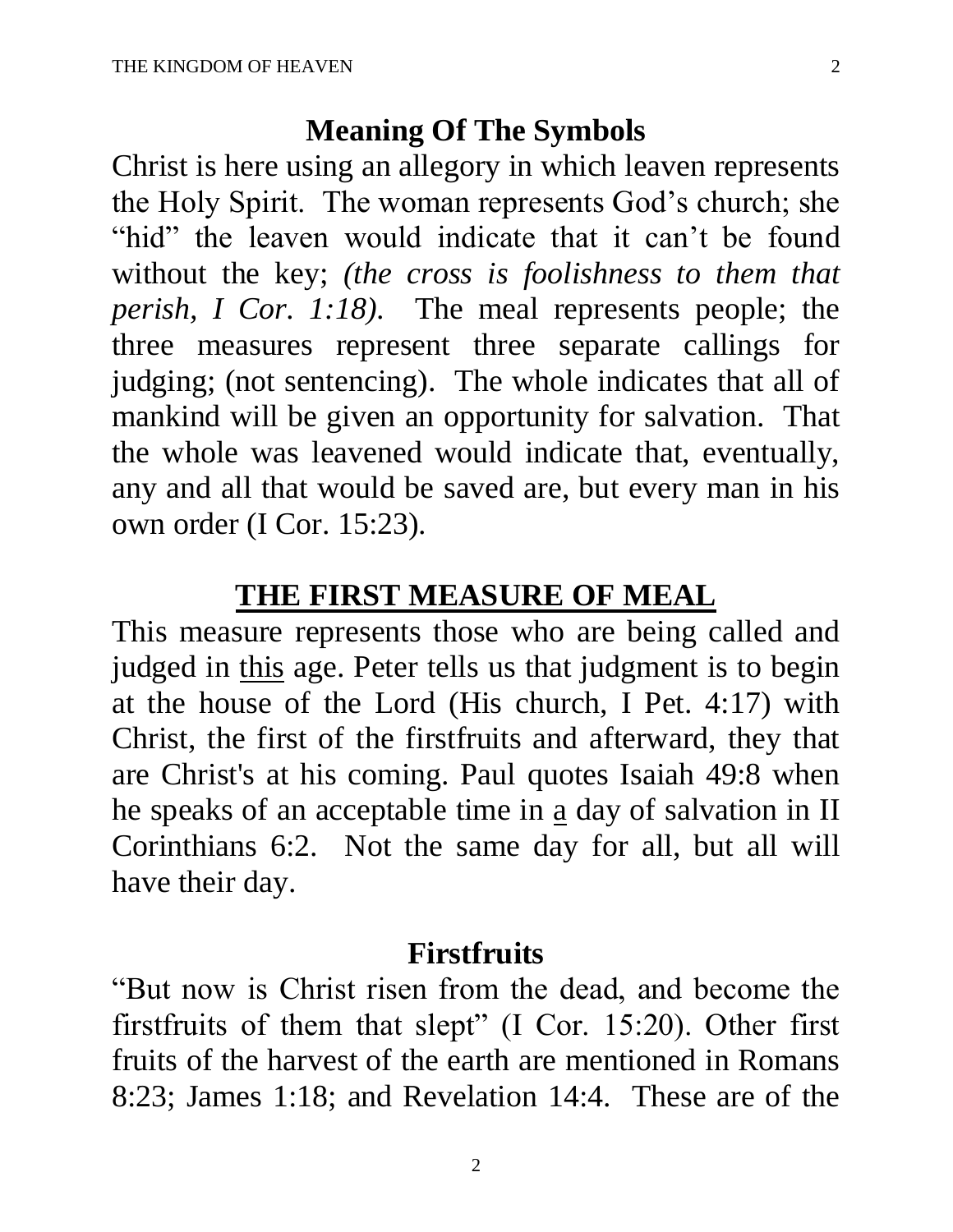spring harvest, or first harvest (barley and wheat). This harvest was implemented when Christ fulfilled the Wave Sheaf offering as the first of the first fruits, opening the way for the descending of the Holy Spirit on Pentecost (called "Day Of First Fruits" in Num. 29:26). The calling of the rest of the first fruits is now ready, preparing them for the spring harvest of the earth - the first resurrection.

# **The First Resurrection**

"Blessed and holy is he that has part in the first resurrection." writes John in Revelation 20:5; it consists of those who shall live and reign with Christ for a 1,000 years. It is referred to as a better resurrection in Hebrews 11:35 and a blessed calling in Revelation 19:9, made up of those who rise first as mentioned in I Thessalonians 4:15-17 and followed by Christians who are still alive at that time. The marriage supper of the Lamb has come and the bride, arrayed in white linen, has made herself ready (Rev. 19:7-9).

This resurrection occurs at a time of the greatest ever tribulation and includes all those whose names are written in the book of life (Daniel 12:1). This is a spiritual resurrection; their change has come (I Cor. 15:53-54). They receive a free pass, as it were, right into the kingdom and do not have to appear before the Great White Throne Judgment. They are now immortal, therefore the second death has no power over them. They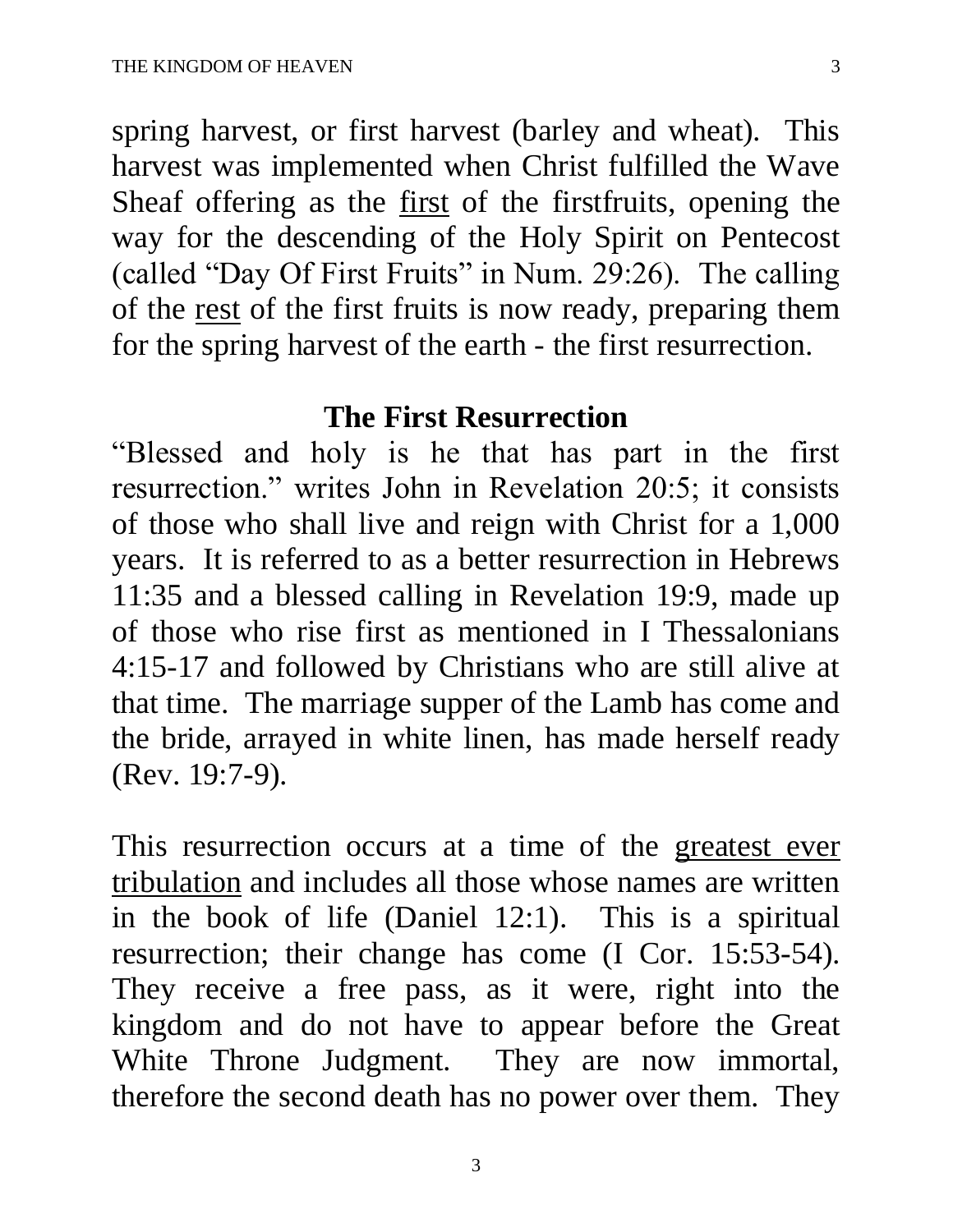have already proven themselves through their calling and will even be involved in judging angels (I Cor. 6:2; Mal 3:18).

#### **But When?**

In First Corinthians 15:51-52 we are told of a trumpet that will sound, called the last trump. At that time the dead in Christ *(firstfruits)* shall be raised, and the living firstfruits shall be changed. Also in Matthew 24:31 we read of a great sound of a trumpet when His elect shall be gathered from throughout the heavens and earth *(not the Jews as is sometimes taught, but the church (Col. 3:12; I Pet. 1:2; II John 1).*

This also occurs immediately after the tribulation of those days. Again, in I Thessalonians 4:16 we read of the Lord descending with a shout, with the trumpet of God, and the dead rising, followed by the saints that are still alive. This is obviously a very noisy event; and every eye shall see Him (Rev. 1:7); no secret rapture here.

#### **Trumpets**

The blowing of trumpets played a great part in the life of the Israelites. It was their major means of communication. God instructed them to blow them at all important and timely events, such as announcing holy days, new moons, call to battle, etc. Revelation 11:15 describes the sounding of the seventh trumpet, announcing to the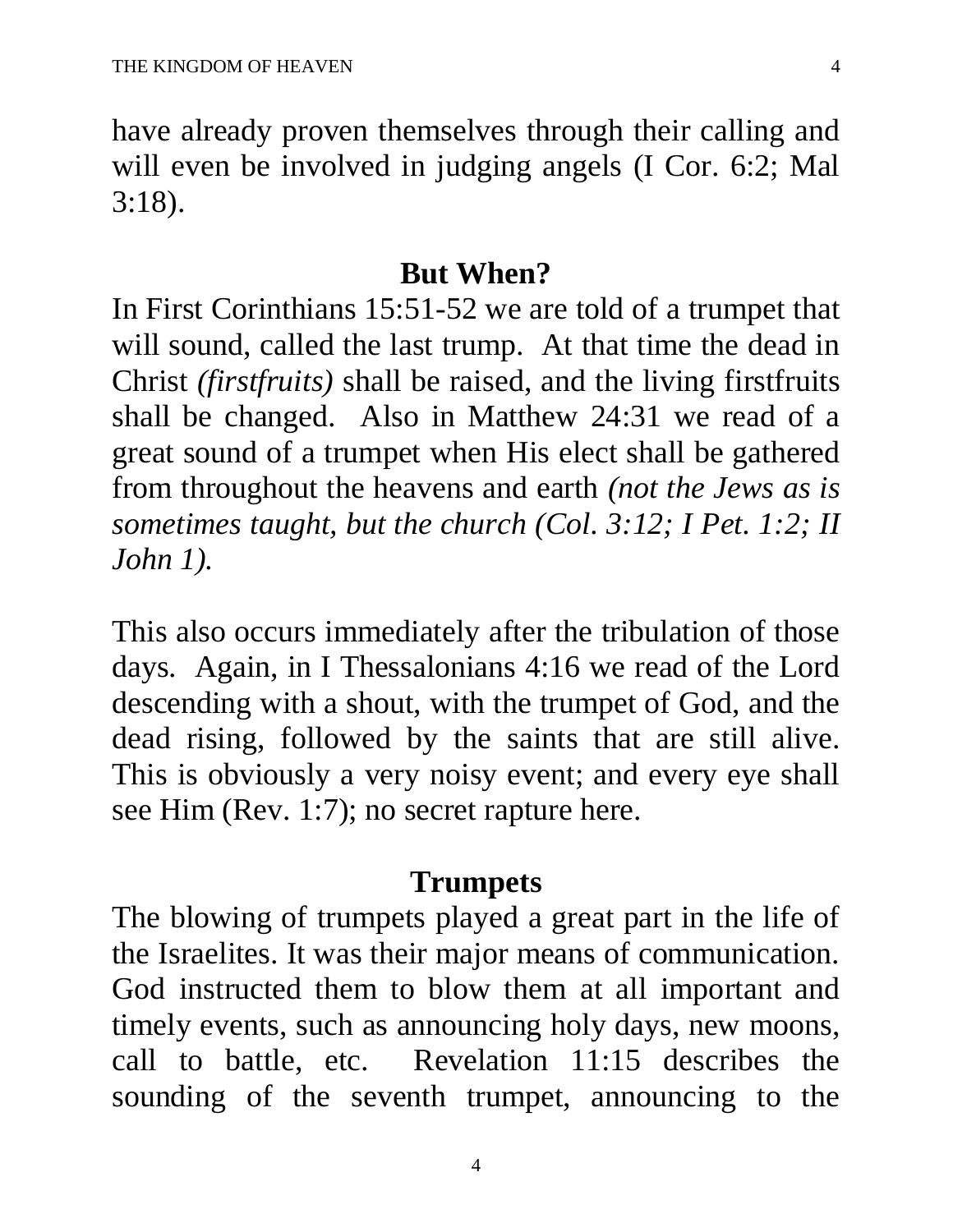universe that the kingdoms of the earth have become the kingdom of the Lord and His Christ.

There are trumpets blown on the Feast Of Trumpets *(called a day of blowing of trumpets for His people (Num. 29:1)*, which many understand announces the coming of Christ. It seems reasonable to assume that if that is the day He returns, that will be the time of our resurrection or change. It would also, quite likely, be at the sounding of the seventh trumpet.

The calling of the firstfruits ends at the second coming of Christ. This is the *first* and *only* opportunity for those called and chosen at this time to have their names placed in the book of life. All whose names were written in the Lamb's book of life are now resurrected to eternal life.

# **THE SECOND MEASURE OF MEAL**

Satan's binding is followed by 1000 years of peace referred to as the millennium. This is pictured by the Feast Of Tabernacles called the "In gathering" and represents the fall or great harvest. This is the beginning of a larger harvest than the spring harvest and is the time for the harvesting of the fruit of the earth. Remember that spring was the grain harvest, a smaller harvest.

There is a remnant of people left alive after the tribulation as evidenced by Christ's statement in Matthew 24:22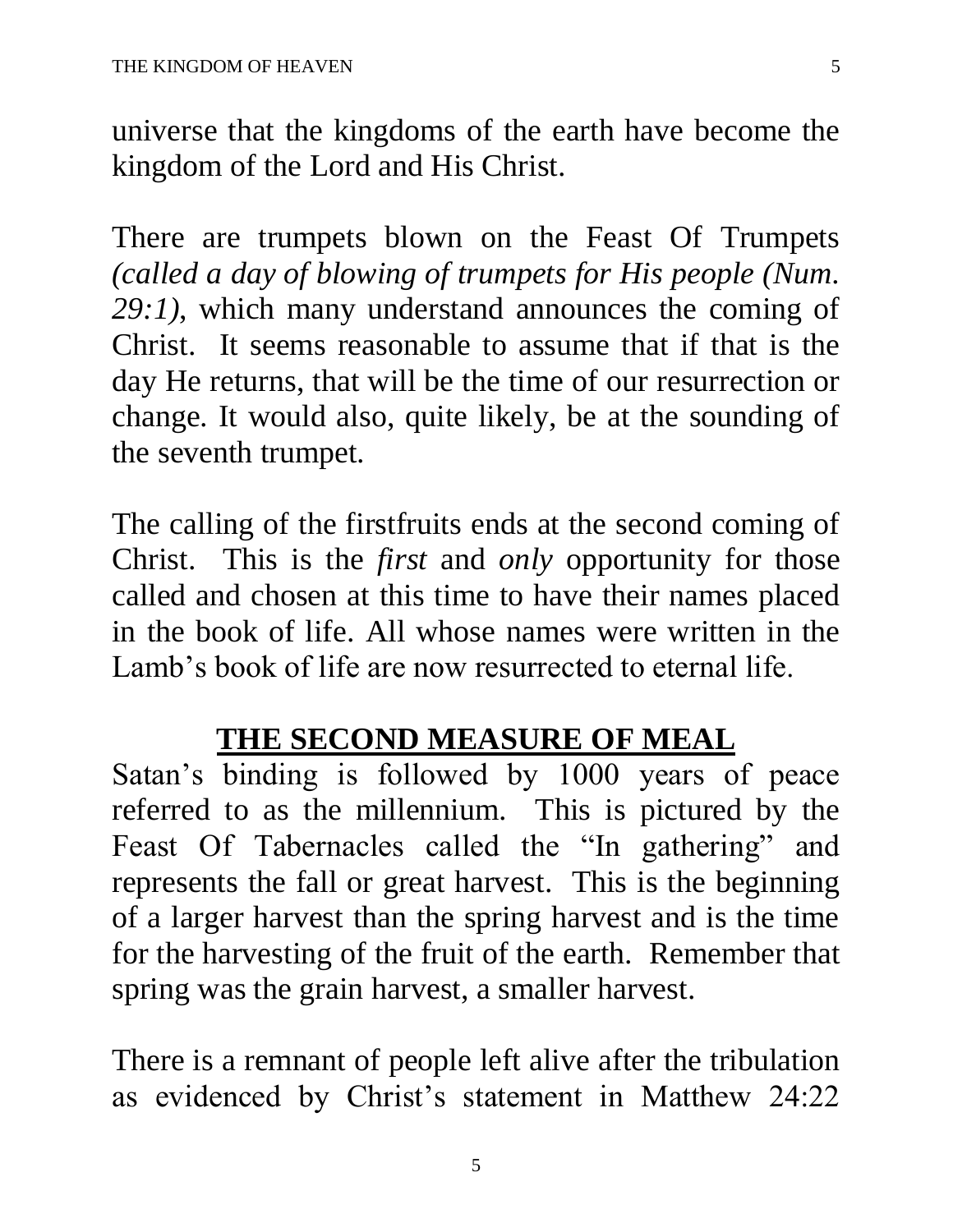where He states that unless those days are shortened there would no flesh be saved; the obvious intent therefore is to save some flesh. Also see Isaiah 1:9, a small remnant is left; Isaiah 26:6 prophesies that Israel will blossom and bud and fill the whole earth; and Isaiah 65:8-9 where we read, "… that I may not destroy them all."

The people living at this time will live and die much as we do today. This is a time of the major regathering of the remnant of Israel from the four corners of the earth (Isa. 11:11-12).

# **Utopia**

This appears to be a time of peace and rebuilding of the earth. Remember, Satan is bound and no longer influencing the people of the earth with his lies. The wolf shall dwell with the lamb, and the leopard shall lie down with the kid; and the calf and the young lion and the fatling together, and a little child shall lead them. They shall not hurt or destroy in all My holy mountain for the earth will be full of the knowledge of the Lord (Isa. 11:9). Read all of Isaiah 11 and 12. The deaf will hear and the blind will see (Isa 29:18; 35:5); swords will be beaten into plow shears; they will learn war no more and nations shall come to the house of the Lord to learn His ways and his laws (Isa 2:1-4, also Micah 4:1-8).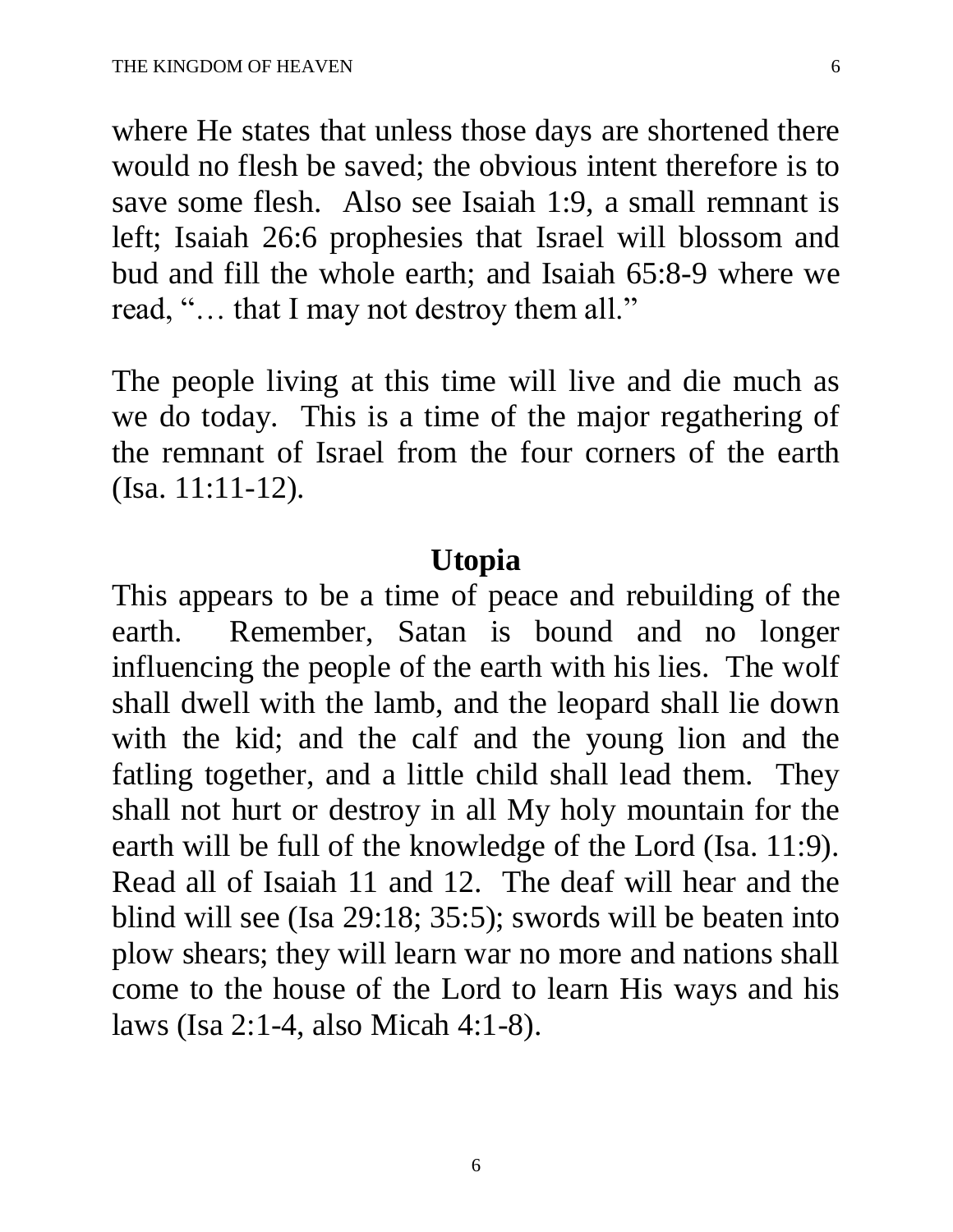Pastors with knowledge and understanding will serve the people, and all nations will recognize Jerusalem as the throne of the Lord. Judah and Israel will be one nation again, read Jeremiah 3:15-18. The new covenant will be understood, having the same laws, but now be in the mind and heart (Jer. 31:31-34; Heb. 8:10; 10:16). God's holy days shall be observed (Isa. 66:23; Zec. 14:16); no one will die before their time, homes will be built, vineyards planted, life span will be comparable to a tree, and God will answer before He is called (Isa. 65:17-25).

For a peaceful 1000 years the people will be learning God's ways, rebuilding the earth, and all will know their God. Remember, Satan and his ministers are gone. The earth will probably be much like it was originally. This will be the opportunity for the earth's occupants to have their names placed in the book of life, their first and only opportunity.

# **THE THIRD MEASURE OF MEAL**

The third measure of meal is those of the second resurrection and occurs after the 1,000 years of peace (millennium). This is a physical resurrection as described in Ezekiel 37, the valley of dry bones. Sodom, Gomorra, Samaria, and the Queen of Sheba are now resurrected along with all others who were never called or had an opportunity to make an informed decision for Christ during their previous life. This is not a second chance;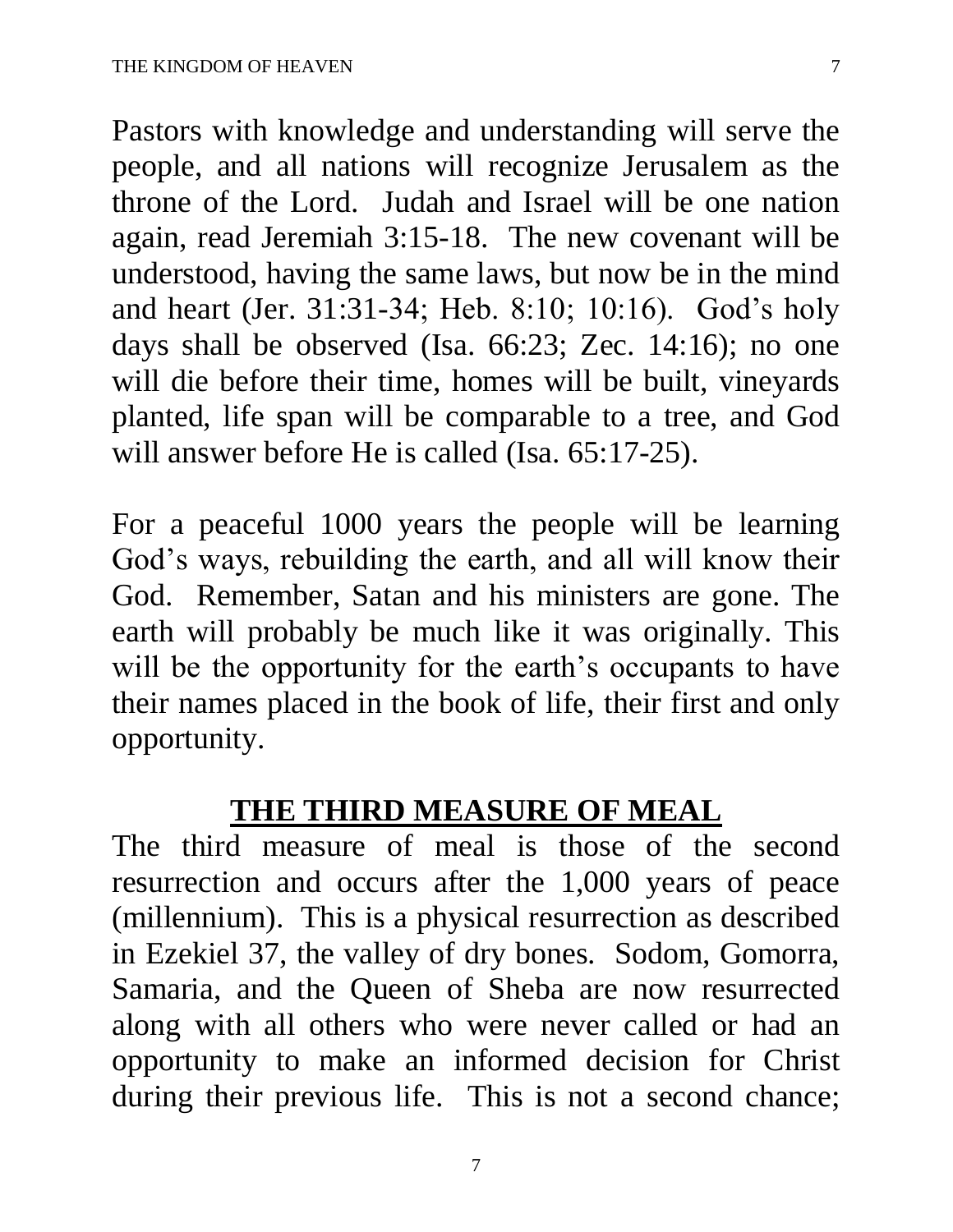this is their <u>first</u> and <u>only</u> opportunity (Ez 16:55). *(Remember, none can come to Christ unless the Father draw him, John 6:44; 65).* 

This is the day of judgment (not sentencing) Jesus was referring to in Matthew 10:15; 12:41-42; Luke 10:12-15. This explains why Jesus spoke in parables, since it was not their time to be called (Mark 4:11-12 and John 6:65). If they understood, they would be responsible and perhaps be judged prematurely. God knows the best time to call someone. This also answers the question of what happens to babies, children, and those who have never heard the name of Jesus, the only name by which they may be saved. This is their resurrection and their first opportunity for salvation; for then the entire world will know the Lord (Jer. 31:34). It sure doesn't now.

# **The Rest Of The Dead**

These are the rest of the dead that lived not again until after the 1,000 years (Rev. 20:5). This is the second resurrection, pictured by the last Great Day or eighth day following the Feast of Tabernacles. On this day the high priest gathered "Living Water" *(ceremonially clean)* from the Pool of Siloam, which was mixed with wine *(blood of Christ)* and poured out on the holy altar.

Isaiah 12 mentions "in that day" alluding to the last day when men are freely drawing water from the wells of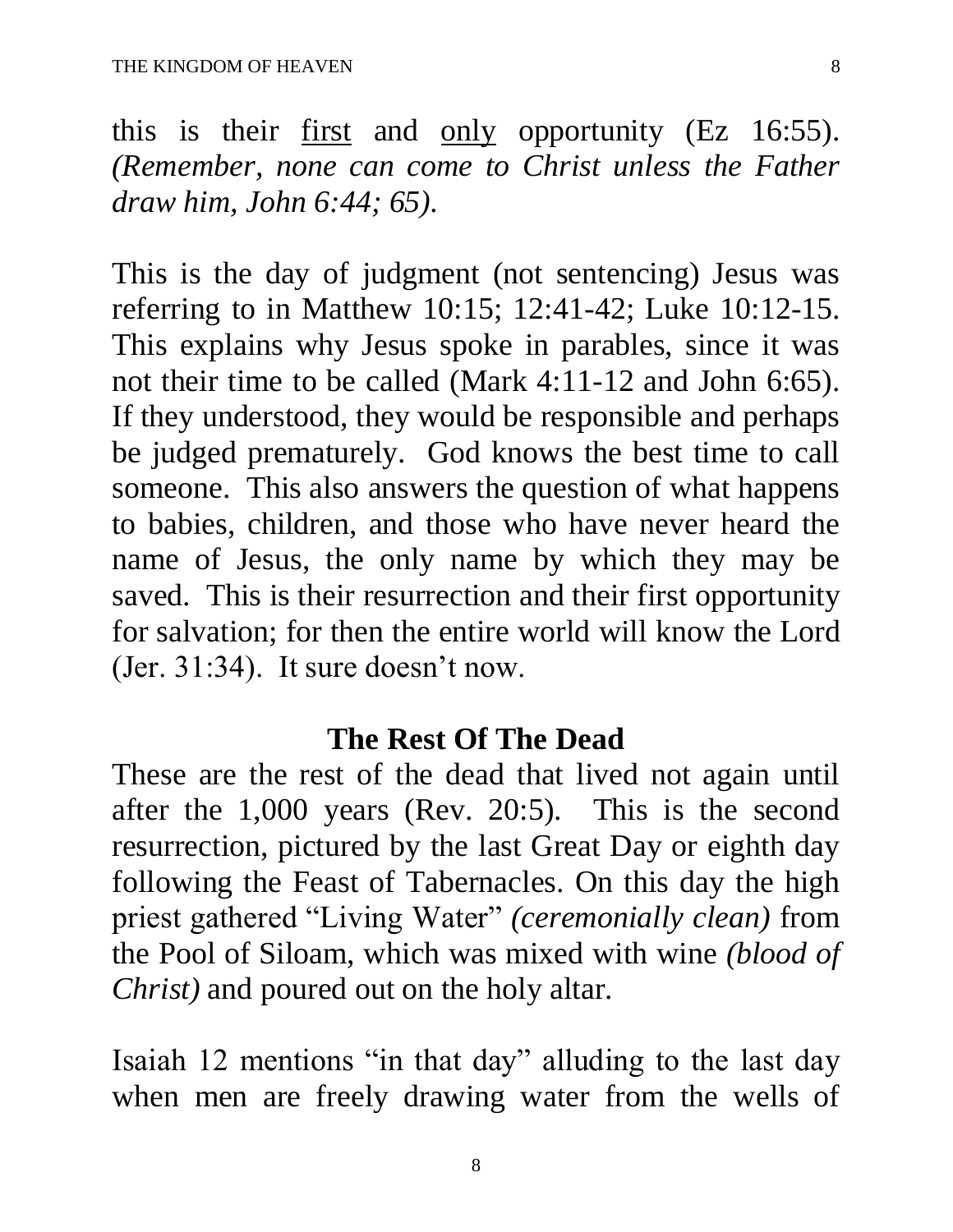salvation, and that His works are known in all the earth, which is certainly a first. Wouldn't this be the time when His gospel will be preached in all the earth before the end comes?

We read in John 7:37-38, "In the last day, that great day of the feast, Jesus stood and cried, saying, If *any* man thirst, let him come unto me, and drink. He that believeth on me, as the scripture hath said, out of his belly shall flow rivers of living water." Wasn't He prophesying of the events of the actual last Great Day when salvation is open to all?

If we believe what Christ said in John 6:44 and 65, then this would be the first time that the calling of all mankind to the living waters of salvation has been given unto all men. It would also explain why Christ spoke in parables to the multitudes (Matt. 13:11). It was certainly not to make things clear as is commonly taught.

And in Isaiah 44:3 we read, "For I will pour water upon him that is thirsty, and floods upon the dry ground: I will pour my spirit upon thy seed, and my blessing upon thine offspring:" Spiritual darkness is removed (Isa. 25:7). Israel is no longer blind (Isa. 6:9-10; 29:10; Mk. 4:12).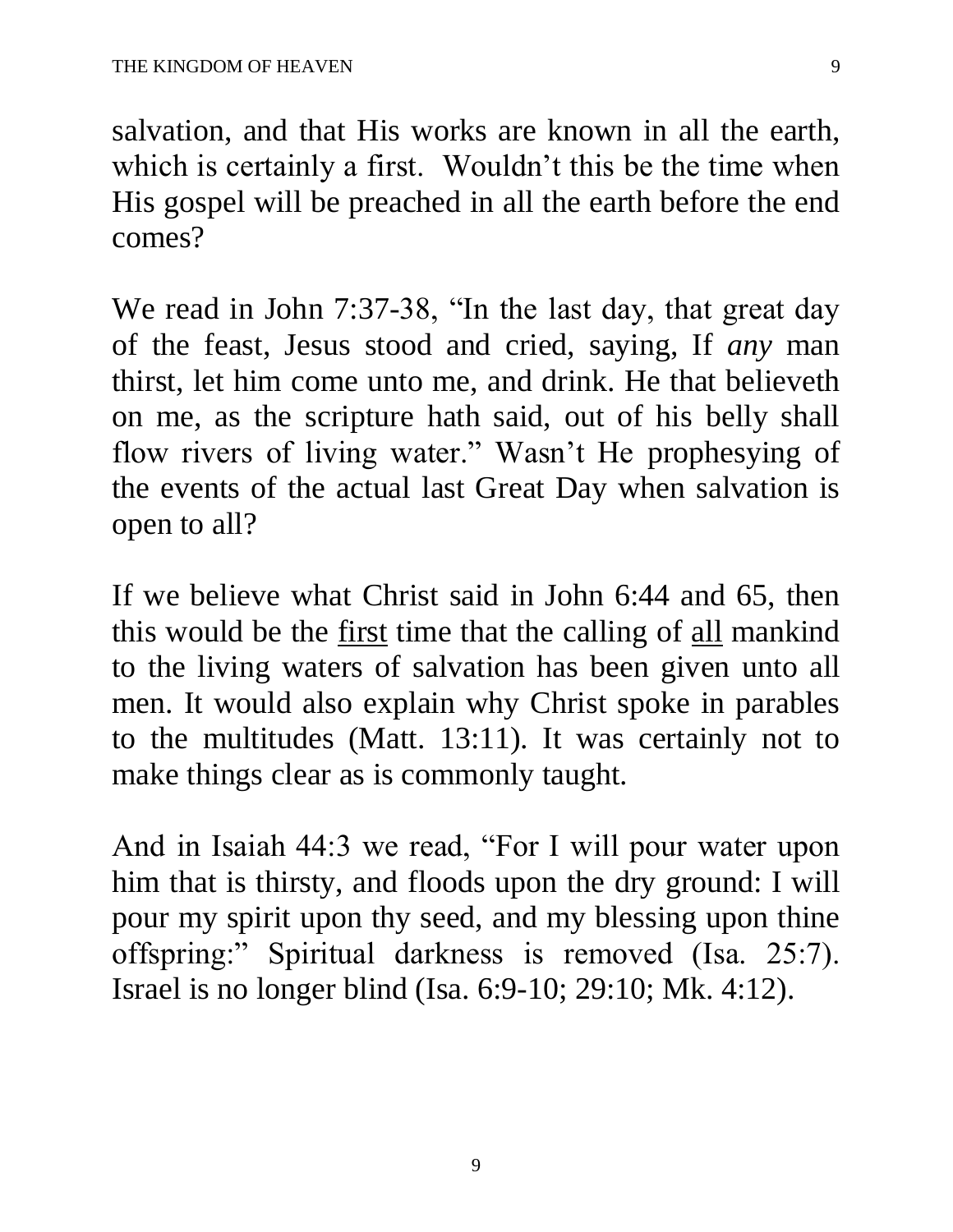# **The Third Resurrection**

This occurs after the millennium and after the last great day. It is a resurrection to judgment (sentencing) and the time of the second death (Rev. 20:14-15; 21:8). This will be when some will be sentenced to the lake of fire (Rev. 21:7-8). Satan will be cast into the lake of fire where the beast and false prophet were cast (Rev. 20:10).

Some will be resurrected to shame and contempt (Dan. 12:2). There will be weeping and gnashing of teeth (Luke 13:22). The rich man rises from the grave and sees the lake of fire (Luke 16:23-24). The proud and wicked burn as stubble; the wicked are as ashes (Mal. 4:1-3). Mankind is to be baptized by fire or the Holy Spirit, his choice (Matt. 4:10-12). Fear him who can destroy both the soul and body in Gehenna (Matt. 10:28).

This is when the sheep and goats are separated (Matt. 25:33-46). Finally, the heavens pass away, the elements melt, all physical things are burned up (II Pet. 3:10).

The earth is now made ready for the final chapter of God's plan, the wonderful coming of the New Jerusalem described in Revelation chapters 21 and 22 when God will dwell with man.

Let's look again at the parable of the leaven and ask God for understanding.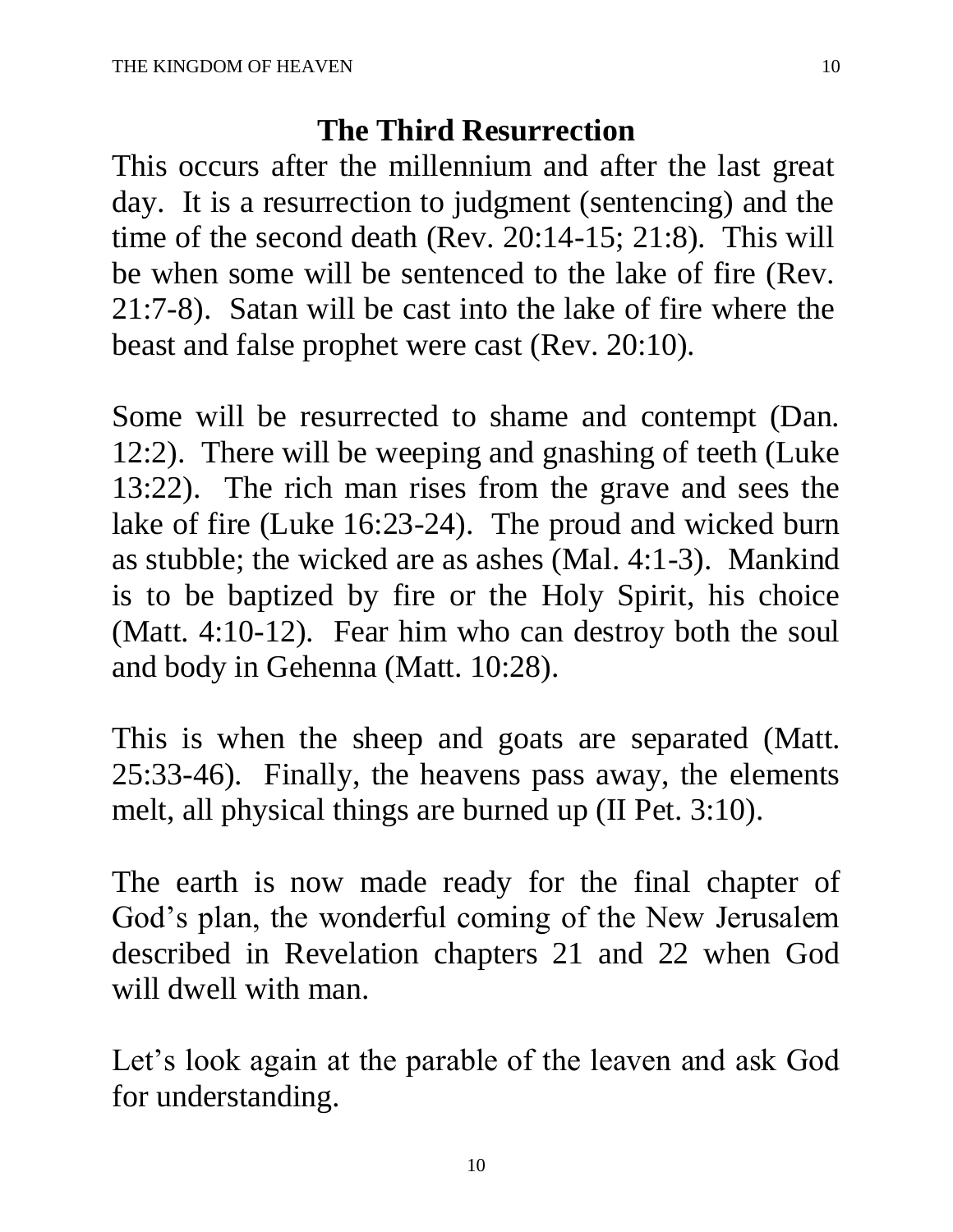"33 "Another parable spake he unto them; The kingdom of heaven is like unto leaven, which a woman took, and hid in three measures of meal, till the whole was leavened.

34 "All these things spake Jesus unto the multitude in parables; and without a parable spake he not unto them:

35 "That it might be fulfilled which was spoken by the prophet, saying, I will open my mouth in parables; I will utter things, which have been kept secret from the foundation of the world."

The obtaining of wisdom and understanding is up to us, and God tells us how to get it.

"Thou through thy commandments hast made me wiser than mine enemies: for they are ever with me.

I have more understanding than all my teachers: for thy testimonies are my meditation.

I understand more than the ancients, because I keep thy precepts" (Ps. 119:98-100).

"Through thy precepts I get understanding: therefore I hate every false way" (Ps. 119:104).